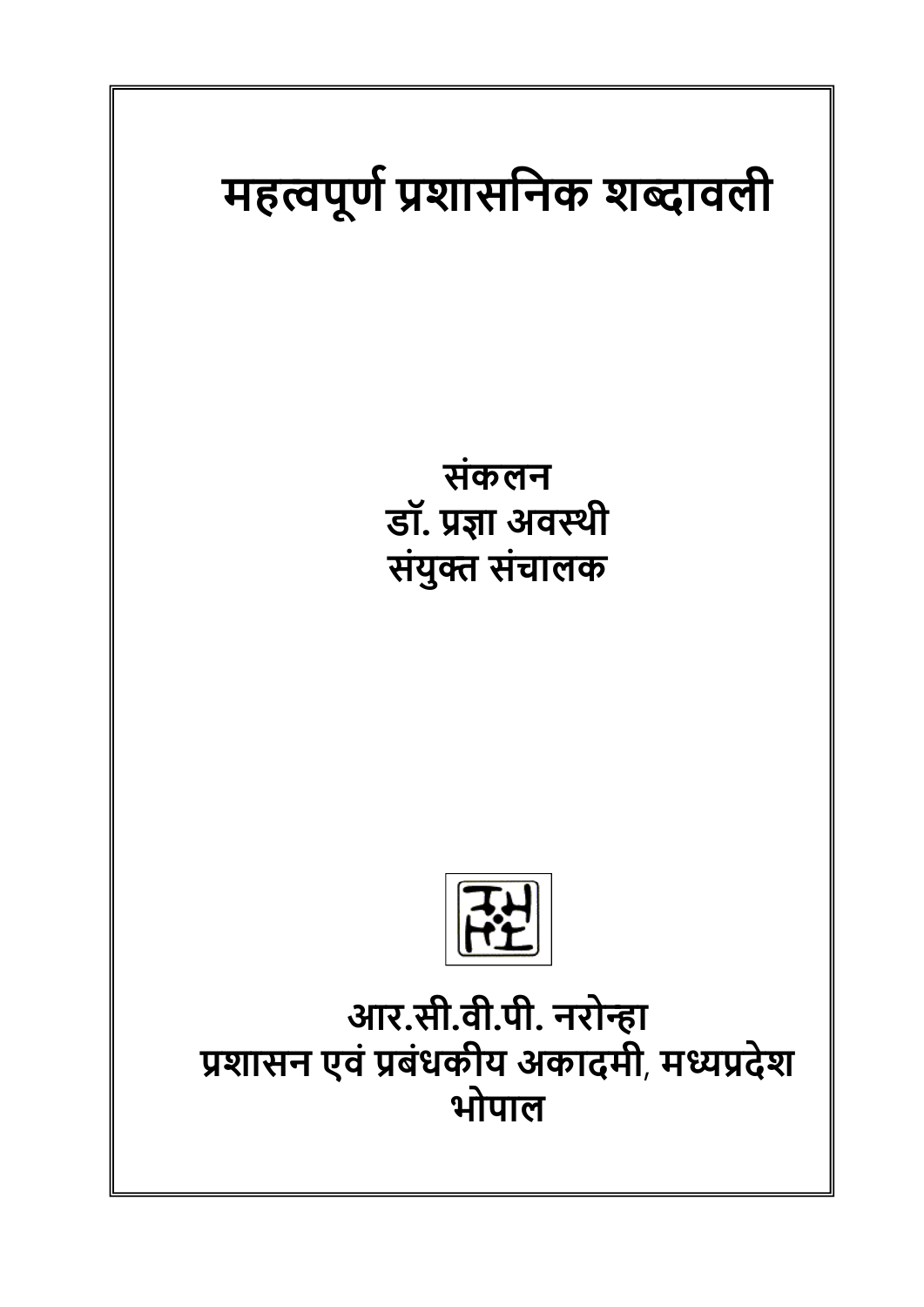# **A**

- 1. Abatement अन्त
- 2. Abide by one's word अपने वचन का पालन करना
- 3. Ability योग्यता
- 4. Abolished समाप्त
- 5. Abolition of titles उपाधियों का अंत
- 6. Above-cited ऊपर धियाहुआ
- 7. Above-mentioned ऊपर वधणित
- 8. Above-quoted ऊपर उद धृत
- 9. Absconded फरार हो गया है
- 10. Absence अनपुधथिधत
- 11. Absence of duty कर्त्तव्यार्थ अनुपस्थिति
- 12. Absentee allowance अनपुधथिधत भर्तता
- 13. Absent in spite of service of summons सम्मन तामील होने पर भी अनुपस्थित
- 14. Absent physically वथतुत: अनपुधथित
- 15. Absolute धनरपेक्ष
- 16. Absolute interest आर्तयंधतक धहत
- 17. Accessibility पहुच
- 18. Accession प्रवेश
- 19. Accession number पररग्रहण संख्या
- 20. Accidental death आकस्मिक मृत्यु
- 21. Accommodate सुविधा देना
- 22. Account आकलन करना
- 23. Accountable उत्तरदायी
- 24. Accountant लेखापाल
- 25. Account public लोक लेखा
- 26. Account purchase क्रय लेखा
- 27. Accuracy ठीक होना
- 28. Accurateness परिशुद्धता
- 29. Accusable दोषारोप्य
- $30$  Accuse दोष लगाना
- 31. Accused मुलजिम
- 32. Achievement सफलता
- 33. Acknowledge मान लेना
- 34. Acknowledgement रसीि
- 35. Acting allowance कार्यकारी भत्ता
- 36. Action काम
- 37. Active सधक्रय
- 38. Active interest क्रियात्मक अभिरूचि
- 39. Active lien चालू ग्रहणाधिकार
- $40.$  Act of God दैवी संकट
- 41. Act of Indemnity क्षतिपूर्ति अधिनियम
- 42. Act together एक साि कायि करना
- $43.$  Actual cost वास्तविक लागत
- 44. Additional dearness allowance अतिरिक्त महंगाई भत्ता
- 45. Additional Secretary अपर सधचव
- 46. Addorsed पीठ सेपीठ लगा हुआ
- $47.$  Address पता लिखना
- 48. Adequate उधचत
- $49.$  Ad hoc तदर्थ
- $50.$  Ad hoc benefit तदर्थ लाभ
- 51. Adjoining लगाहुआ
- $52.$  Adjourn स्थगित करना
- 53. Administration व्यवस्था
- 54. Administrative affairs प्रशासधनक मामले
- 55. Administrative approval प्रशासनिक अनुमोदन
- 56. Administrative capacity प्रशासधनक हैधसयत
- 57. Administrative decision प्रशासनिक निर्णय
- 58. Administrative expenses प्रशासनिक व्यय
- 59. Administrative experience प्रशासनिक अनुभव
- 60. Administrative reform प्रशासनिक सुधार
- 61. Administrative sanction प्रशासनिक मंजूरी
- 62. Administrative service, Indian भारतीय प्रशासधनक सेवा
- 63. Administrative set up प्रशासन व्यवस्था
- 64. Administrative system प्रशासधनक प्रणाली
- 65. Administrator प्रबंिक
- $66.$   $Adopt 3$ गपनाना
- $67.$  Adult education प्रौढ शिक्षा
- 68. Advance deposit अधग्रम धनक्षेप
- 69. Advance increment अधग्रम वेतन-वधृद्ध
- 70. Advance payment अधग्रम भगुतान
- 71. Advance or loan अधग्रम या उिार
- 72. Affair कायि
- 73. Age of retirement धनवधृि की आयु
- 74. Aggregate pay कुल वेतन
- $75.$  Allied मित्र
- 76. Annual सालाना
- 77. Anticipation पूर्वानुमान
- 78. Appellate authority अपील-प्राधिकारी
- $79.$  Appendix परिशिष्ट
- 80. Appointee –नियुक्त व्यक्ति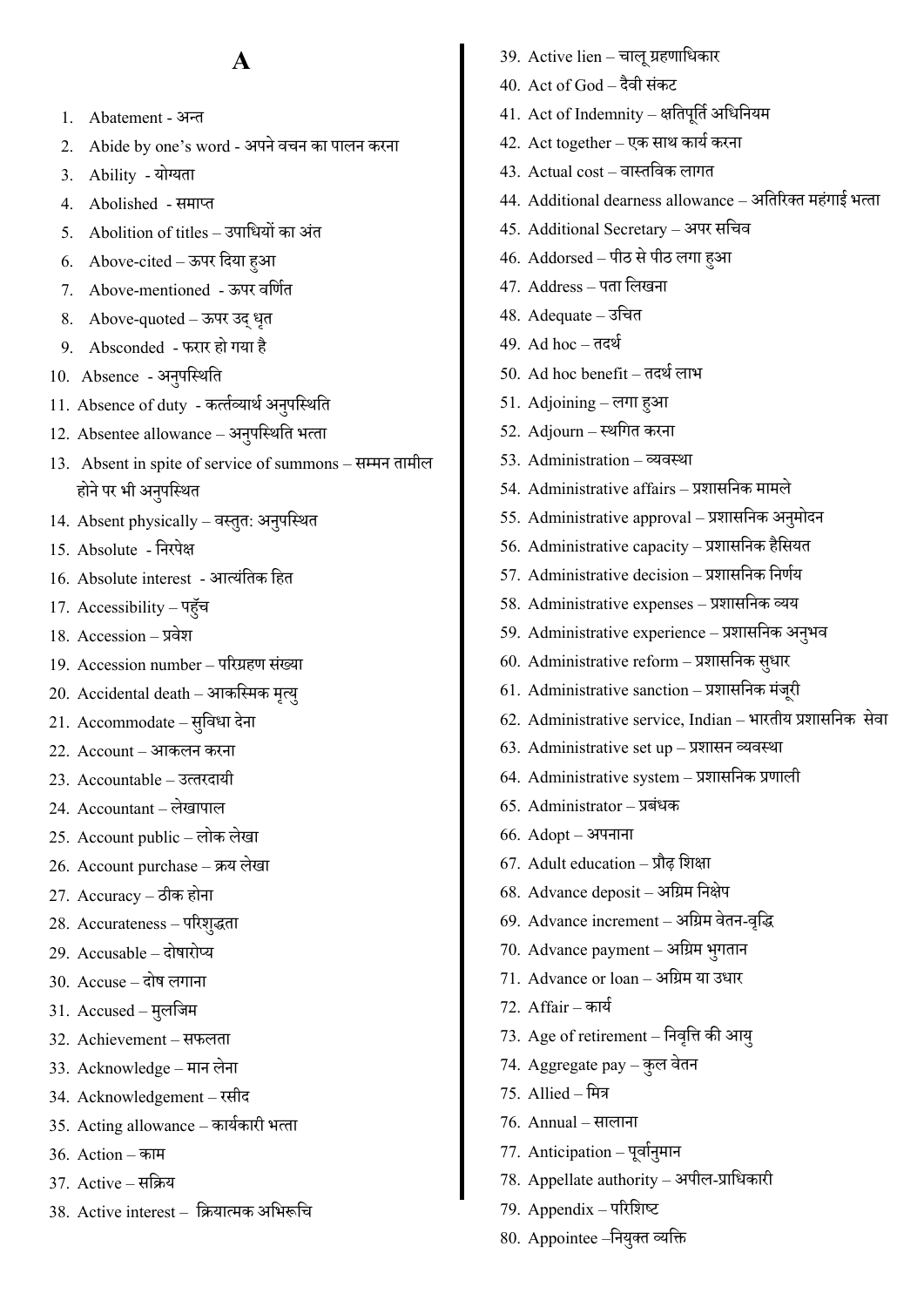- 81. Appointing authority नियुक्ति प्राधिकारी
- 82. Appointment नियुक्ति
- 83. Arbitrary मनमाना
- 84. Arbitration धववाचन
- 85. Arbitrator पंच
- 86. Arms Act आयुध-अधिनियम
- $87.$  Assets परिसम्पत्ति
- 88. Association संथिा
- 89. Atrocity जघन्यता
- 90. At the cost of की कीमत पर
- 91. Audit संपरीक्षा
- 92. Audit comments लेखापरीक्षा आलोचनाएं
- 93. Audited account परीधक्षत लेखा
- 94. Audit fee लेखापरीक्षा फीस
- 95. Audit objection लेखापरीक्षा-आपधि
- 96. Audit report लेखा परीक्षा ररपोटि

### **B**

- 1. Back up समििन करना
- 2. Backward classes धपछडे वगि
- 3. Backward tribes पिछड़ी जनजातियॉ
- 4. Bail िमानत पर छोडना
- 5. Balance sheet, consolidated समेकित तुलन पत्र
- 6. Bank account बैंक खाता
- 7. Board of Governors शासक-मंडल
- 8. Board of Higher Secondary Education उच्चतर माध्यमिक शिक्षा मण्डल
- 9. Board of Revenue राजस्व मंडल/बोर्ड
- 10. Board of studies पाठ्य सधमधत
- 11. Bona fide असली
- 12. Breach of Law काननू तोडना
- 13. Bye-election उप-चनुाव
- $14.$  Bye-law = by-law उपनियम

### **C**

- 1. Calculate धहसाब लगाना
- 2. Call out आहूत करना
- $3.$  Carry on जारी रखना
- 4. Case Law धनणिय धवधि
- 5.  $\qquad$  Case study व्यक्ति अध्ययन
- $6.$   $Cash \pi \eta \hat{d}$
- 7. Cash book रोकड
- $8.$  Census जनगणना
- 9. Character certificate चररत्र प्रमाणपत्र
- 10. Charge report कार्यभार रिपोर्ट
- 11. Chief Secretary मुख्य सचिव
- 12. Child care धशशुिखे भाल
- 13. Chronological order कालानुक्रम
- 14. Code of Civil Procedure धसधवल-प्रधक्रया सधंहता
- 15. Code of conduct आचरण सधंहता
- 16. Comptroller लेखानियंत्रक
- 17. Comptroller General महालेखानियंत्रक
- 18. Conduct आचरण
- 19. Controller धनयंत्रक
- 20. Convene बलुाना
- 21. Convene a meeting अधिवेशन बलुाना
- 22. Conviction धारणा
- 23. Correct copy सही प्रधत
- 24. Cost खचि
- $25.$  Court अदालत
- $26.$  Court of appeal अपील न्यायालय
- $27.$  Criminal law दण्ड-विधि

### **D**

- $1.$  Daily allowance दैनिक भत्ता
- 2. Daily wages दैनिक मजद्री
- 3. Dak register डाक-पंिी
- $4\qquad$  Dean डीन
- 5. Declaration घोषणा
- 6. Decree डिगरी
- $7.$  De novo नये सिरे से
- 8. Department धवभाग
- 9. Departmental head विभागाध्यक्ष
- 10. Departmental inspection विभागीय निरीक्षण
- 11. Departmental order विभागीय आदेश
- 12. Departmental penalty विभागीय शास्ति
- 13. Departmental permission धवभागीय अनज्ञुा
- 14. Departmental promotion विभागीय तरक्की
- 15. Departmental promotion committee विभागीय प्रोन्नति समिति
- 16. Deposit िमा करना
- 17. Deputy उप-, नायब
- 18. Deputy Collector उप कलेक्टर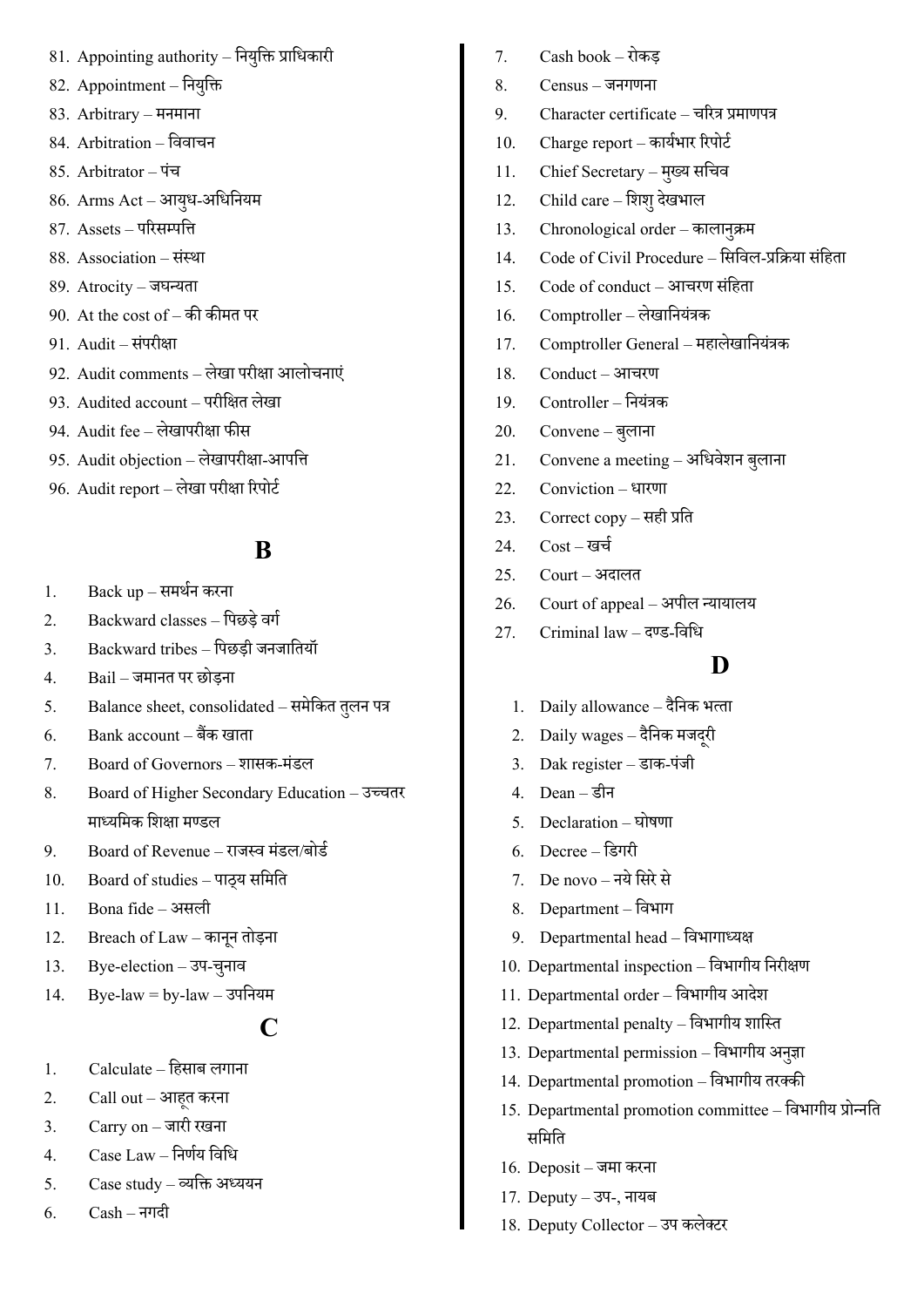- 19. Deputy Director उप-संचालक
- 20. Deputy Government Advocate शासकीय उप-अधिवक्ता
- 21. Deputy Inspector-General of Police पुलिस उप-महाधनरीक्षक
- 22. Deputy Minister उप-मत्रं ी
- 23. Deputy President उप-राष्ट्रपति
- 24. Deputy Ranger उप-रेंजर
- 25. Deputy Secretary उप-सधचव
- 26. Deputy Superintendent of Police पुलिस उप-अधीक्षक
- 27. Deserve योग्य होना
- 28. Despatch भेिना
- 29. Despatch Clerk जावक लिपिक
- 30. Development धवकास
- 31. Dies-non अकायि धिन
- 32. Director संचालक
- 33. Director General महाधनिेशक
- 34. Direct receipts प्रत्यक्ष प्राप्तियां
- 35. Direct recruitment सीिी भती
- $36.$  Direct tax प्रत्यक्ष कर
- 37. Disabled नाकाम
- 38. Disciplinary action अनशुासधनक कारिवाई
- 39. Disciplinary committee अनशुासन सधमधत
- 40. Disciplinary court अनशुासन न्यायालय
- 41. Disclosure उद्घाटन
- $42.$   $Dismiss -$ छोड देना
- 43. Dismissal समाधि
- 44. Disparity असमता
- 45. Dispatch भेिना
- 46. Disposal अधिकार
- 47. District धिला
- 48. District and Sessions Judge जिला और सत्र न्यायाधीश
- 49. District Court जिला-न्यायालय
- 50. District Magistrate जिला मजिस्ट्रेट
- 51. Domicile अधिवास
- $52.$  Do the needful यथावश्यक करना
- 53. Double account system दोहरा लेखा पद्धति
- 54. Double entry दोहरी प्रविष्टि
- 55. Double entry system दोहरी प्रविष्टि प्रणाली
- 56. Draft प्रारूप बनाना
- 57. Draft for approval अनुमोदनार्थ प्रारूप
- 58. Draft notes and comments टिप्पणी और टिप्पणियों के प्रारूप
- 59. Drafting प्रारूपण
- $60.$  Draft reply उत्तर का प्रारूप
- 61. Driver चालक
- $62$  Dues देय धन
- $63.$  Duplicate प्रतिलिपि बनाना
- $64.$  Duties of a legal character विधिक स्वरूप के कर्त्तव्य
- $65.$  Duties of the office पद के कर्त्तव्य
- $66.$  Dutiful कर्त्तव्यनिष्ठ
- 67. Duty काम
- 68. Duty allowance ड्यटूी भर्तता
- 69. Duty chart ड्यटूी चाटि

## **E**

- 1. Earned कमायाहुआ
- 2. Earned leave अधिित अवकाश
- 3. Earnest गम् भीर
- 4. Earnest deposits अधग्रम िमा
- 5. Economic आधििक
- 6. Education धशक्षा
- 7. Election चनुाव
- 8. Election booth निर्वाचन बूथ
- 9. Election campaign चनुाव अधभयान
- 10. Election Commission धनवािचन आयोग
- 11. Election Commissioner निर्वाचन आयुक्त
- 12. Election Commission of India भारत धनवािचन आयोग
- 13. Employee काम करने वाले
- 14. Employees' contribution कमिचारी अधभिाय
- 15. Encashment तुडाना
- $16.$  Enclosed बंद
- 17. Enclosure संलग्न
- 18. Encounter संघषि
- 19. Endorse समििन करना
- 20. Endorsement अनलुेखन
- 21. Enforcement बाध् य करना
- 22. Enquiry पछू-ताछ
- 23. Enquiry proceedings िॉच कायिवाही
- $24.$  Entry,  $\mathrm{credit} \overline{\mathrm{sqrt}}$  प्रविष्टि
- 25. Entry, debit नामे प्रधवधि
- 26. Entry, ledger खाता प्रधवधि
- $27.$  Establishment स्थापना
- 28. Establishment clerk स्थापन लिपिक
- $29.$  Estate सम्पदा
- 30. Evidence गवाही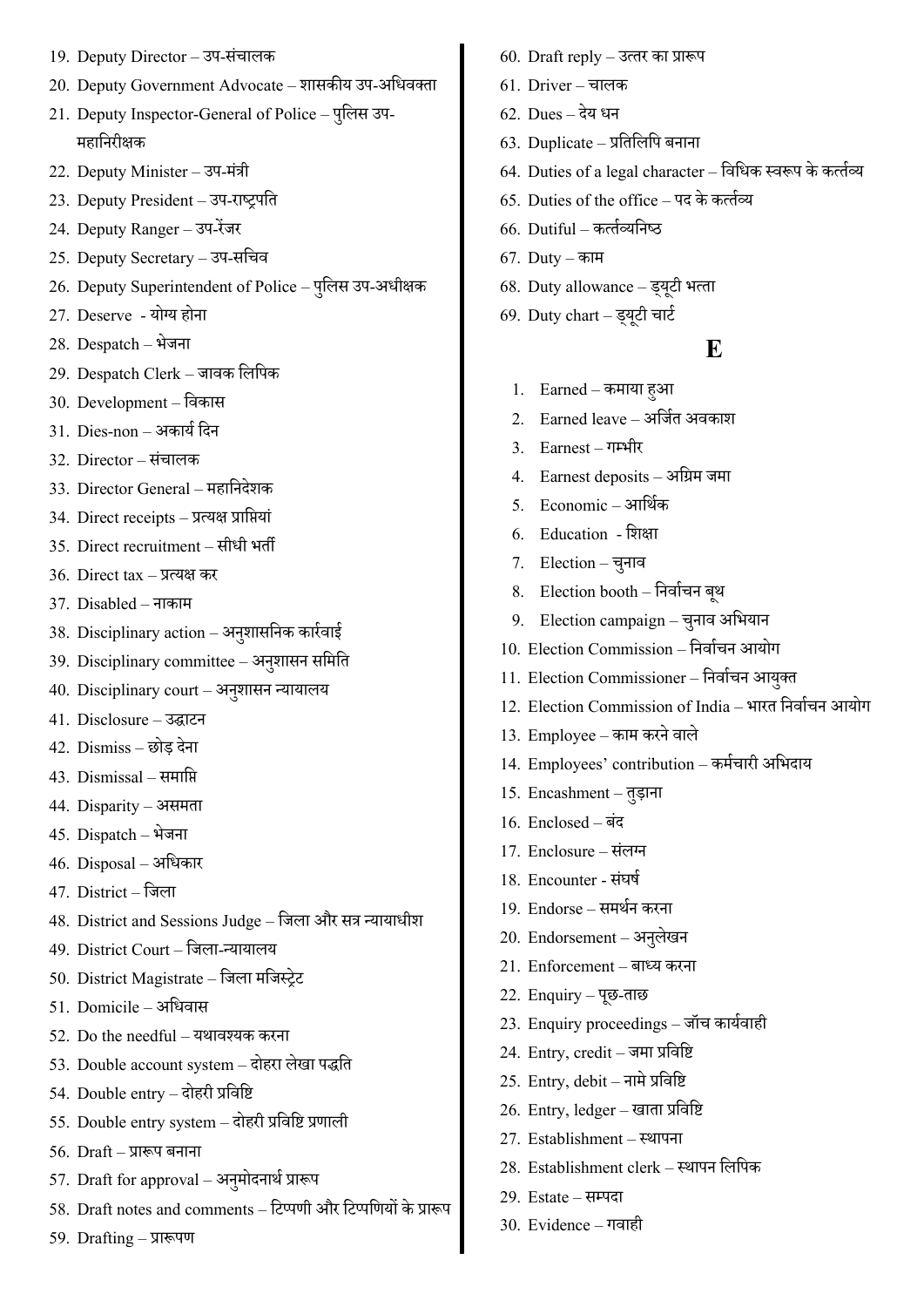- 31. Evidence Act साक्ष् य अधिधनयम
- 32. Examination परीक्षा
- 33. Examinee परीक्षािी
- 34. Examiner परीक्षक
- 35. Ex-cadre काडर से बाहर (पद)
- 36. Ex-cadre post संवगिबाहा पि
- 37. Execution निष्पादन
- 38. Execution of contract संविदा का निष्पादन
- 39. Executive authority कायिपालक प्राधिकारी
- 40. Executive Committee कायिपाधलका सधमधत
- 41. Executive Council कायि-पररषि्
- 42. Executive Officer कायिपालक अधिकारी
- $43.$  Exempt माफी देना
- 44. Exercise of power शधि का प्रयोग
- $45.$  Exhibit प्रदर्श
- $46.$  Ex-officio पद के नाते
- 47. Expenditure खचि
- 48. Expense व्यय
- 49. Expiration of period कालावधि का अवसान
- $50.$  Expiration of term पद की अवधि समाप्त हो जाना
- 51. Explain समझाना
- 52. Explanatory व्याख्यात्मक
- 53. Explanatory note स्पष्टीकारक टिप्पणी
- 54. Explanatory statement स्पष्टीकारक कथक
- 55. Ex post facto कायोर्त तर
- 56. Ex post facto sanction कार्योत्तर मंजूरी
- 57. Expression of opinion राय की अभिव्यक्ति
- 58. Extraordinary असाधारण
- 59. Extraordinary leave असाधारण छुट्टी
- $60.$  Eye-witness चश्मदीद गवाह

# **F**

- $1.$  Fail to comply अनुपालन करने में असफल रहना
- 2. Fail to produce पेश करने में असफल रहना
- 3. Fair wages उधचत वेतन
- 4. Fall-back pay उपधथिधत वेतन
- 5. False evidence झठूा साक्ष्य
- 6. Family pension पररवार पेंशन
- $7.$  Fare किराया
- $8.$  Fee शुल्क
- 9. File –नस्ती
- 10. Filing फाइल करना
- 11. Filing of document –दस्तावेज नत्थी करना
- 12. Filing system फाइलकरण पद्धति
- 13. Finance पूंजी लगाना
- 14. Finance Commission धवर्त त आयोग
- 15. Finance Department वित्त विभाग
- 16. Finance Minister धवर्त त मंत्री
- 17. Finance Officer धवर्त त अधिकारी
- $18.$  Finances वित्तीय साधन
- 19. Financial धवर्त तीय
- 20. Financial Advisor धवर्त त-सलाहकार
- 21. Financial affairs वित्तीय कार्य
- 22. Financial control बित्तीय नियंत्रण
- 23. Financial irregularity वित्तीय अनियमितता
- 24. Financial statement वित्तीय विवरण
- 25. Financial system वित्तीय प्रणाली
- $26.$  Fitness योग्यता
- 27. Fitness certificate स्वास्थता-प्रमाणपत्र
- 28. Following आगामी
- 29. Follow the order आदेश का अनुसरण करना
- 30. Follow the procedure प्रधक्रया का अनसुरण करना
- 31. Food and nutrition खाद्य और पोषण
- 32. Food Minister खाद्य मंत्री
- 33. Force of law धवधि का बल
- 34. Foreign affairs विदेश कार्य
- 35. Foreign agency धविेशी अधभकरण
- 36. Foreign currency धविेशी करेंसी
- 37. Forest Department वन धवभाग
- $38.$  Forfeit जब्त करना
- 39. Formal औपचाररक
- 40. For the time being उस समय
- 41. Forward आगे भेिना
- 42. Forwarding अग्रेषण
- 43. Foundation आधार
- 44. From his own knowledge –स्वयं अपने ज्ञान से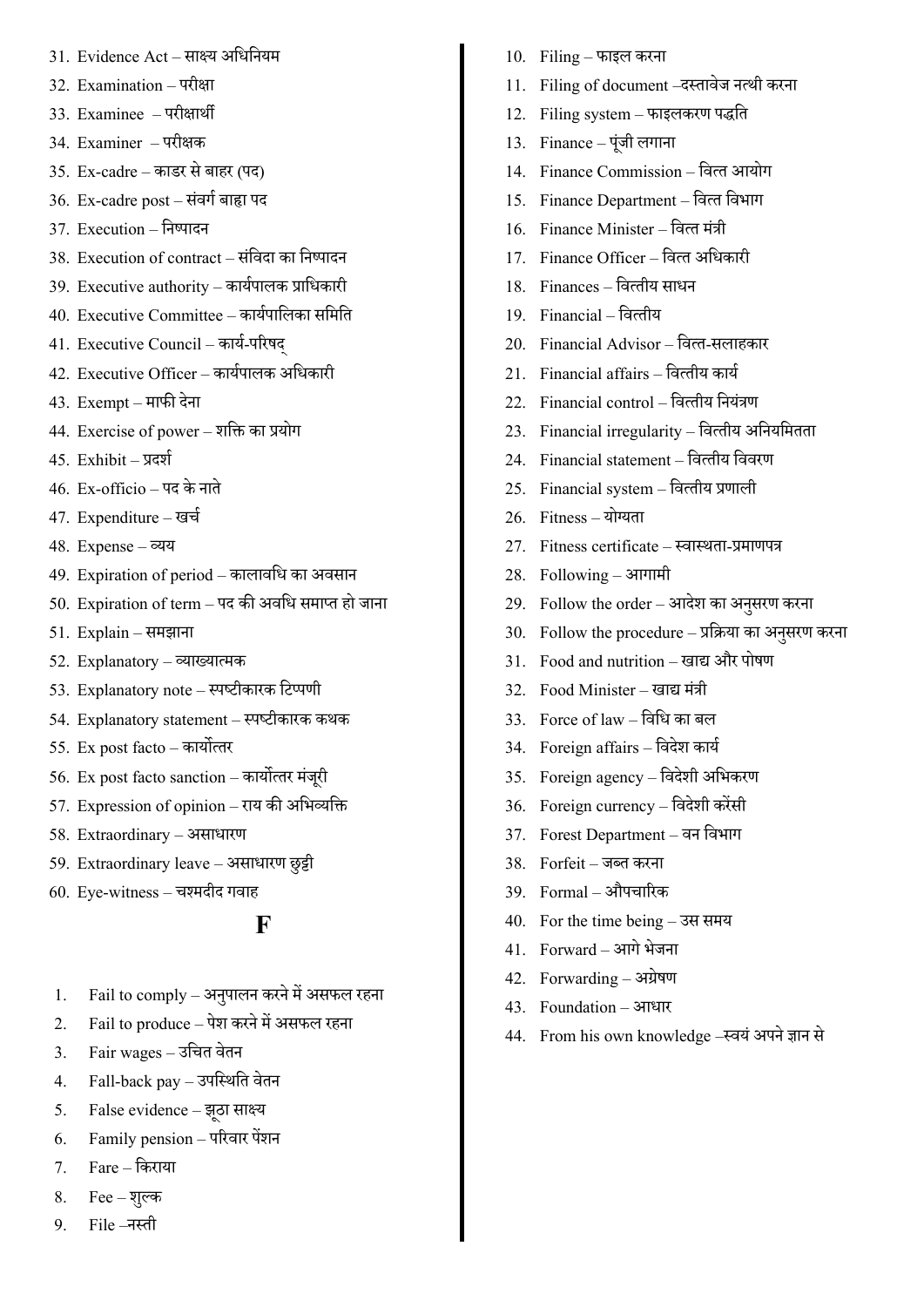# **G**

- 1. Gathering जनसमृह
- $2.$  Gazette सूचनापत्र
- 3. Gazetted holiday राजपत्रित छुट्टी
- 4. General instruction साधारण अनुदेश
- 5. General order साधारण आदेश
- 6. Governance शासन
- 7. Government note सरकारी नोट
- 8. Government of India भारत सरकार
- 9. Government security सरकारी प्रतिभूति
- 10. Governor राज्यपाल
- 11. Gradation पदक्रम
- 12. Gradation list पदक्रम सूची
- 13. Grade वगि
- 14. Grant प्रिान करना
- 15. Gratuity उपदान
- 16. Gross कुल
- 17. Guarantee गारंटी देना
- 18. Guide lines मार्गदर्शन

## **H**

- 1. Habeas corpus बंदी-प्रत्यक्षीकरण
- 2. Half-yearly छमाही
- 3. Handloom हिकरघा
- 4. Harassment पीडा
- 5. Head of office कायािलय का प्रिान
- 6. Head of the department धवभाग प्रमखु
- 7. Head of the government शासनाध्यक्ष
- 8. Hereinafter इसमें इसके आगे
- 9. Hostel छात्रावास
- 10. Hostile विरोधी
- 11. Hunger strike भखू हडताल

## **I**

- 1. I am desired मुझसे कहा गया है
- 2. I am directed to state निदेशानुसार निवेदन है
- 3. Identification पहचान
- 4. Identify पररलधक्षत करना
- 5. If necessary यदि आवश्यक हो
- $6.$  If required यदि अपेक्षित हो
- 7. Illegal गैरकाननूी
- 8. Immovable धथिर
- 9. Immovable property अचल सम्पत्ति
- 10. Impeachment महाधभयोग
- 11. In absentia अनपुधथिधत में
- 12. In addition to से अधिक
- $13.$  Incentive प्रोत्साहन
- 14. In–charge प्रभारी
- 15. In charge of the management प्रबंध का भार साधक
- 16. Income आय
- 17. Income Tax आयकर
- 18. Income-tax exemption certificate आयकर-मुक्ति

#### प्रमाणपत्र

- 19. Income-tax Officer आयकर अधिकारी
- 20. Indebtedness कर्जदारी
- 21. Independent agency स्वतंत्र अभिकरण
- 22. Independent charge स्वतंत्र भारसाधन
- 23. Indian Administrative Service भारतीय प्रशासधनक सेवा
- 24. Indian Penal Code भारतीय दण्ड संहिता
- 25. Indian Police Service भारतीय पधुलस सेवा
- 26. Indirect tax अप्रत्यक्ष कर
- 27. Indiscipline अनशुासनहीनता
- 28. Inefficient अयोग्य
- 29. In exercise of के प्रयोग में
- 30. In favour of के पक्ष में
- 31. Inferior court अवर न्यायालय
- 32. Information समाचार
- 33. In future भधवष् य में
- 34. Initial pay प्रारंधभक वतेन
- $35.$  Initials छोटे हस्ताक्षर
- 36. In pursuance of के अनुसार
- $37.$  Inquiry जॉर्च
- 38. Inquiry Officer जॉच अधिकारी
- 39. Inquisition खोि
- 40. In respect of के बारे में
- 41. Inspector-General of Police पुलिस महानिरीक्षक
- 42. Instalment किस्त
- 43. Insurance बीमा
- $44.$  In the case of की दशा में
- 45. Introduction पररचय
- $46.$  Invalid अमान्य
- 47. Investigate पता लगाना
- $48.$  Investigating Officer अन्वेषण अधिकारी/पदाधिकारी
- 49. Investigation छानबीन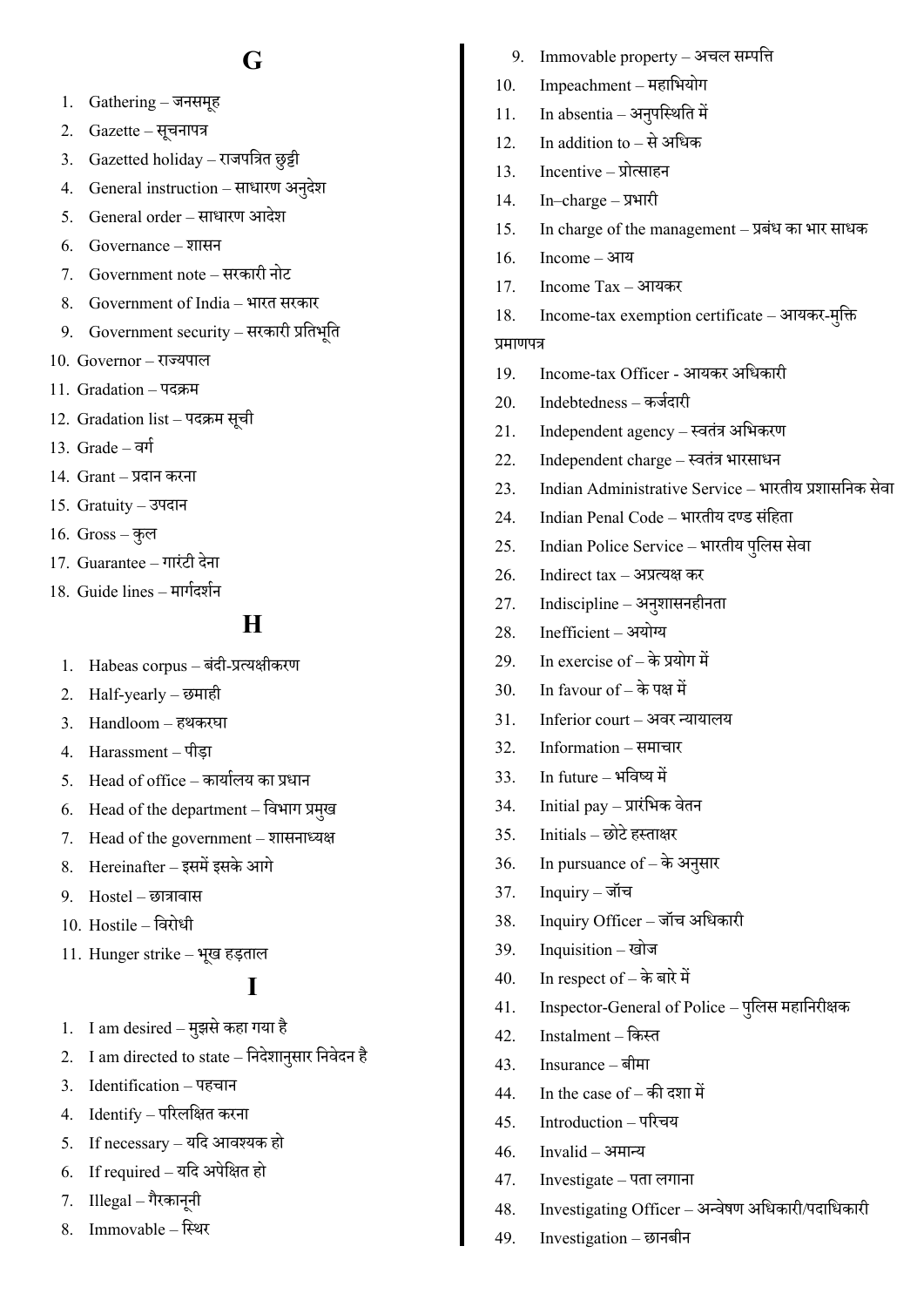- 50. Invigilation अधीक्षण
- 51. Invigilator परीक्षार्थी निरीक्षक
- $52.$  Issue जारी करना
- $53.$  Issue an order आदेश जारी करना
- $54.$  Item No. विषय-क्रमांक
- $55.$  It will be seen यह देखने में आता है कि
- 56. It will have a bearing on the facts of this case इसका संबंध इस मामले के तथ्यों से है
- $57.$  It would be noticed यह ध्यान देने योग्य है कि

# **J**

- 1. Job नौकरी
- 2. Joint account संयुक्त लेखा
- $3.$  Judge जज
- 4. Judge, Chief मुख्य न्यायाधीश
- 5. Judgment विवेक बुद्धि
- 6. Judicial authority न्यायिक प्राधिकारी
- 7. Judicial magistrate न्यायिक मजिस्ट्रेट
- $8.$  Judicial preceding अदालती कार्यवाही
- 9. Junior कनिष्ठ
- 10. Jurisdiction अधिकार-क्षेत्र

## **L**

- 1. Labour मेहनत करना
- 2. Labour and employment श्रम और रोजगार
- 3. Labour officer श्रम अधिकारी
- 4. Labour organization मजदूर-संगठन
- 5. Labour union मजदूर-संघ
- $6.$  Land स्थल
- 7. Land acquisition भूमि अर्जन
- 8. Land Acquisition Act भूमि अर्जन अधिनियम
- 9. Land Acquisition Officer भूमि अर्जन अधिकारी
- $10.$  Land held or let घृत या पट्टेपर दी गई भूमि
- 11. Land mortgage भूमि-बन्धक
- 12. Land paying revenue राजस्त्वदायी भूमि
- 13. Land Record Manual भू-अभिलेख नियमावली
- 14. Land records भू-अभिलेख
- 15. Land reforms भूमि सुधार
- 16. Land Reforms Officer भूमि सुधार अधिकारी
- 17. Land revenue भू-राजस्व
- 18. Land settlement बंदोबस्त
- 19. Land-survey भ-ूपररमाप
- $20.$  Law कानून
- 21. Law and order विधि व्यवस्था
- 22. Law charges विधि व्यय
- 23. Law commission धवधि आयोग
- 24. Law courts न्यायालय
- 25. Lawful authority विधिपूर्ण प्राधिकारी
- $26.$  Law-suit वाद
- 27. Lawyer वकील
- 28. Leader नेता
- 29. Leave अवकाश
- $30.$  Leave allowance अवकाश भत्ता
- 31. Leave, casual आकधथमक छुट्टी
- 32. Leave, earned अधिति छुट्टी
- 33. Leave, ex-India भारत बाह्य छुट्टी
- 34. Leave, extraordinary असाधारण छुट्टी
- 35. Leave for miscarriage गर्भपात की दशा की छुट्टी
- 36. Leave granted or applied for अनिुर्तत या आवेधित छुट्टी
- 37. Leave, maternity प्रसूति छुट्टी
- 38. Leave, medical चिकित्सा छुट्टी
- 39. Leave not due अर्जन शोध्य छुट्टी
- 40. Leave not earned अनाधिित छुट्टी
- 41. Leave on medical certificate चिकित्सीय प्रमाण पत्र पर छुट्टी
- 42. Leave rules छुट्टी धनयमावली
- 43. Leave without pay धबना वतेन छुट्टी
- 44. Lecture व्याख्यान
- 45. Ledger खाता
- 46. Ledger accounts खाता लेखे
- 47. Legal काननूी
- $48.$  Legal act वैध कार्य
- 49. Legal interest धवधिक धहत
- $50.$  Legality वैधता
- 51. Legal proceeding काननूी कायिवाही
- 52. Legal process धवधिक प्रधक्रया
- 53. Letter –पत्र
- 54. Letter of acceptance स्वीकृति पत्र
- 55. Letter of authority प्राधिकार पत्र
- 56. Letter of guarantee प्रत्याभूति पत्र
- 57. Letter of request अनुरोध पत्र
- 58. Library पुस्तकालय
- 59. Licence लाइसेंस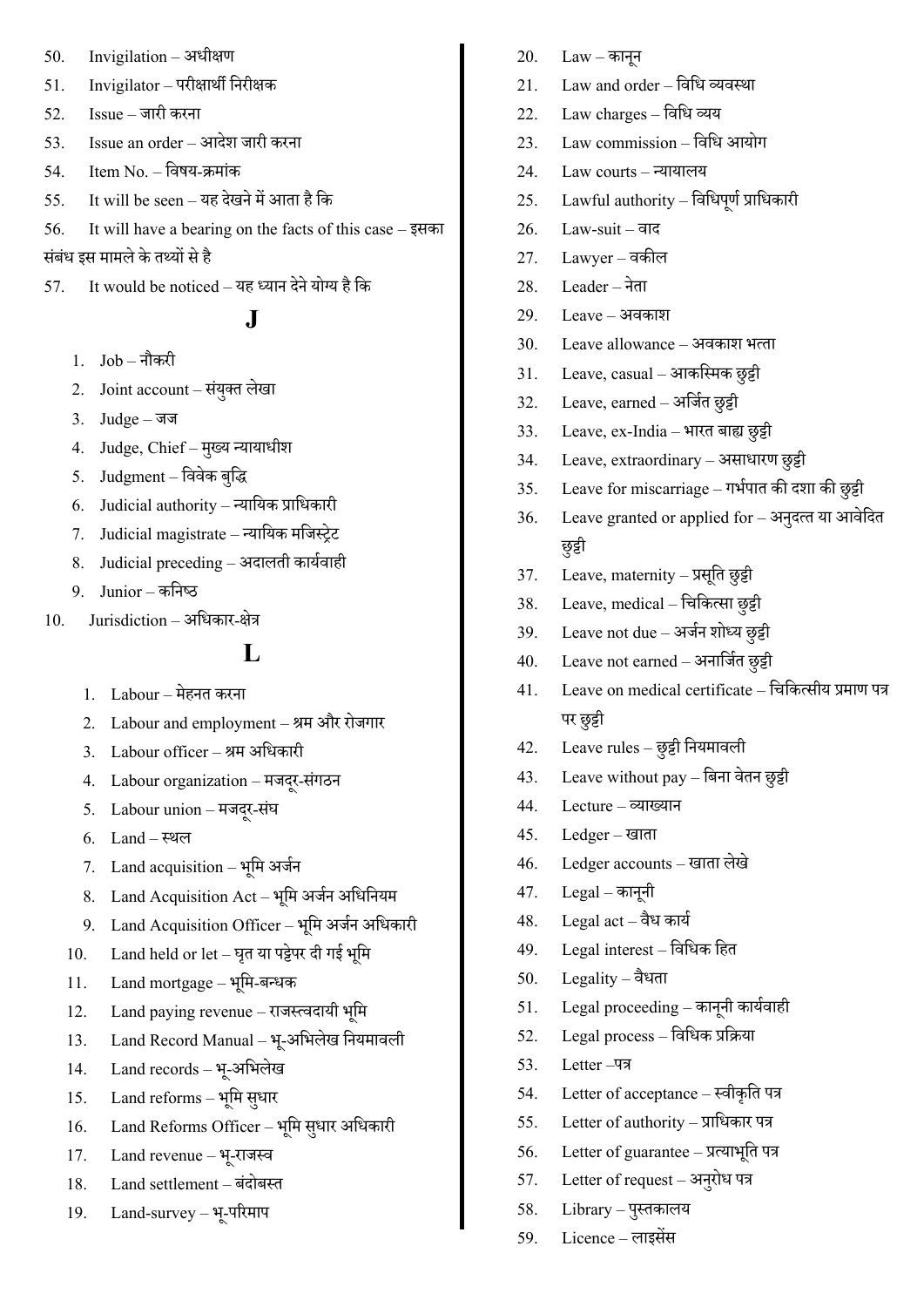- 60. Licensing Authority अनज्ञुापन प्राधिकारी
- 61. Licensing Officer लाइसेंस-अधिकारी
- $62$  Lieutenant-Governor उप-राज्यपाल
- $63.$  Local audit स्थानीय लेखा परीक्षा
- $64.$  Local authority स्थानीय अधिकारी
- $65.$  Local body स्थानीय संस्था
- $66.$  Local fund स्थानीय-निधि
- 67. Local inquiry स्थानीय जांच
- $68.$  Local inspection स्थानीय निरीक्षण
- 69. Local police स्थानीय पुलिस
- $70.$  Local self-government स्थानीय शासन

#### **M**

- 1. Magistrate मजिस्ट्रेट
- 2. Magistrate Court दण्ड न्यायालय
- 3. Maintenance पोषण
- 4. Maintenance cost अनरुक्षण खचि
- 5. Major head मुख्य शीर्ष
- 6. Make a note –नोट करना
- 7. Malnutrition कुपोषण
- 8. Manage संभालना
- 9. Management व्यवस्था
- 10. Manager प्रबंधक
- 11. Managing Director प्रबंध निदेशक
- 12. Manual नियम-पुस्तिका
- 13. Marginal cost सीमान्त लागत
- $14$  Mark नम्बर देना
- 15. Mass-contact जन-सम्पर्क
- $16.$  Meet मिलना
- 17. Meeting बैठक
- 18. Meeting current liabilities चालू दायित्वों का निर्वहन करना
- 19. Meeting, Public सार्वजनिक सभा, जनसभा
- 20. Minister सेवा करना
- 21. Minister, chief मुख्य मंत्री
- 22. Ministerial staff दफ्तरी स्टाफ
- 23. Minister-in-charge प्रभारी मत्रं ी
- 24. Minister of State राज्य मंत्री
- 25. Minister without portfolio निर्विभाग मंत्री
- $26.$  Ministry मंत्रालय
- 27. Modus operandi कायिप्रणाली
- 28. Monthly instalment मासिक किस्त
- 29. Municipal नगरपाधलका
- 30. Municipal authority नगरपाधलका प्राधिकारी
- 31. Municipal Commissioner नगरपालिका आयुक्त
- 32. Municipal Committee नगरपाधलका सधमधत
- 33. Municipal Corporation नगर धनगम
- 34. Municipal law नगरपाधलका धवधि
- 35. Municipal tax नगरपाधलका कर

### **N**

- 1. Naib Tahsildar नायब तहसीलदार
- 2. National highway राष्टीय राजमार्ग
- 3. National income राष्ट्रीय आय
- 4. Natural justice नैसर्गिक न्याय
- 5. Natural resources प्राकृति संसाधन
- $6.$  Non-judicial न्यायिक-भिन्न
- 7. Non-judicial stamp न्यायिकेतर मुद्रांक
- 8. Non-pensionable service गैर पेंशनी सेवा
- 9. Non-recurring expenditure अनावर्ती व्यय
- 10. Note टीप
- 11. Note at the foot वाद-टिप्पण
- 12. Noted नोट धकया
- 13. Notice देखना
- 14. Notice-board नोधटस-बोडि
- 15. Notification अधिसचूना

## **O**

- $1.$  Oath शपथ
- $2.$  Oath of office पद की शपथ
- 3. Objection आपधि
- 4. Office कायािलय
- 5. Office equipment कायािलय सामग्री
- 6. Office hours कायािलय समय
- 7. Office manual कायािलय धनयम पथुतक
- 8. Office, gazetted राजपत्रित अधिकारी
- 9. Officer-in-charge प्रभारी अधिकारी
- 10. Officer on special duty धवशेष कायि अधिकारी
- 11. Officer, subordinate अधीनस्थ अधिकारी
- 12. Official अधिकारी
- 13. Official book शासकीय पुस्तक
- 14. Official language सरकारी भाषा
- 15. Official rank शासकीय पद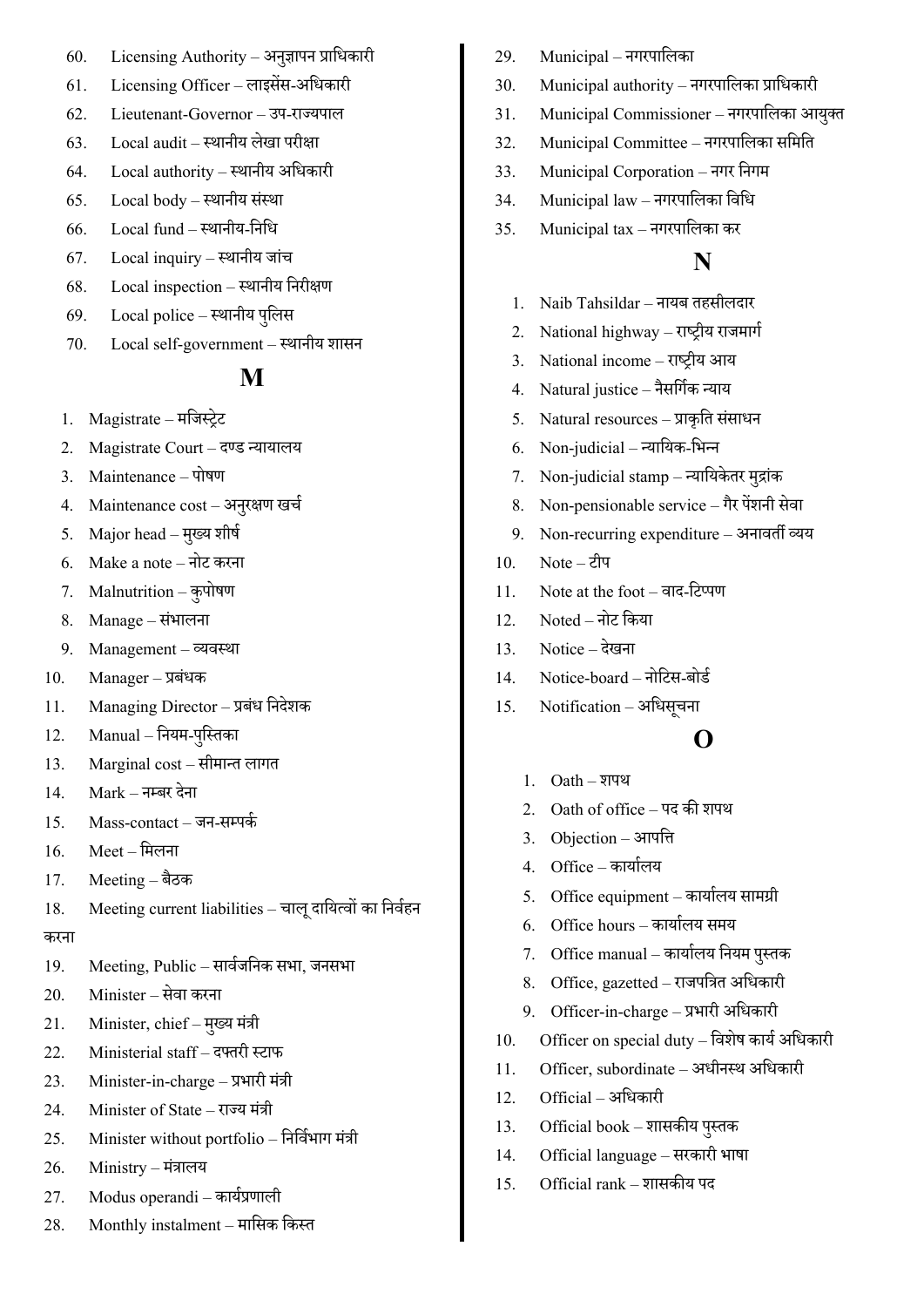|         | 16. Officials and non-officials – पदधारी और अशासकीय |
|---------|-----------------------------------------------------|
| व्यक्ति |                                                     |

 $17.$  On account of ill health – स्वास्थ्य ठीक न होने के कारण

 $18.$  Order – आदेश

- 19. Order of commitment सुपुर्दगी का आदेश
- $20.$  Order of transfer अंतरण का आदेश
- 21. Ordinary grade सािारण ग्रेड
- 22. Organise आयोधित करना
- 23. Original copy मलू प्रधत
- 24. Original draft मलू प्रारूप
- 25. Original entries प्रारंधभक प्रधवधियॉ
- $26.$  Original order मूल आदेश
- 27. Original summons मलू समन
- 28. Original vote मलू मत
- 29. Origin, domicile of मलू अधिवास
- 30. Out of date परुाना
- 31. Out of order खराब
- 32. Out of turn पारी के बाहर
- 33. Outstanding प्रधतभाशाली
- 34. Overdraft अधिधवकषिण
- 35. Overdue बाकी
- 36. Overleaf दूसरी ओर
- 37. Overwriting –उपररलेखन

## **P**

- 1. Paid भुगतान किया हुआ
- 2. Paid holidays सवेतन अवकाश धिन
- 3. Parliament संसद
- 4. Parliamentary सांसि
- 5. Parliamentary proceedings संसदीय कार्यवाही
- 6. Parliamentary Secretary सभा-सधचव
- 7. Part file खंड फाइल
- 8. Particular धवशेष
- 9. Part-time अंशकाल
- 10. Part-time employment अंशकालिक रोजगार
- 11. Pay भुगतान करना
- 12. Payable भुगतान योग्य
- 13. Payable to order आदेशानुसार देय
- 14. Pay, advance अधग्रम वेतन
- 15. Pay, basic मलू वेतन
- 16. Pay-bill वेतन-िेयक
- 17. Pay-certificate वेतन प्रमाण-पत्र
- 18. Payment भगुतान
- 19. Pay-scale वेतनमान
- 20. Pay slip वेतन-पची
- 21. Pay, special धवशेष वेतन
- $22.$  Penal दण्ड-संबंधी
- $23.$  Penal Code दण्ड-संहिता
- 24. Perform पालन करना
- $25.$  Per head प्रति व्यक्ति
- 26. Periodic समय-समय पर
- 27. Periodical सामधयक
- 28. Personal निजी
- 29. Personal advances व्यक्तिगत अग्रिम
- $30.$  Per unit प्रति इकाई
- $31.$  Per week प्रति सप्ताह
- $32.$  Plan योजना बनाना
- 33. Police custody पुलिस की हिरासत
- 34. Police Officer पुलिस-अधिकारी
- 35. Police report पुलिस रिपोर्ट
- 36. Police service पुलिस सेवा
- 37. Police station पलिस थाना
- 38. Police Station Officer -िाना अधिकारी
- $39.$  Policy कार्य-नीति
- $40.$  Political राजनैतिक
- 41. Political character राजनैतिक स्वरूप
- 42. Politics राजनीति
- 43. Polling मतदान
- 44. Polling agent मतदान अभिकर्त्ता
- 45. Polling booth मतदान-केन्द्र
- 46. Polling Officer मतदान अधिकारी
- 47. Polling station मतदान केन्द्र
- 48. Poll shall be taken मतदान होना
- 49. Pool fund पलू धनधि
- 50. Portfolio कायिधवभाग
- 51. Postage डाक-भार
- 52. Postal डाक-संबंिी
- 53. Postal ballot डाक मतपत्र
- 54. Postal Order पोस्टल आर्डर
- 55. Post box=letter box पत्र-पेटी
- $56.$  Power of attorney प्रतिनिधि अधिकार-पत्र
- $57.$  Power of legislation विधान-निर्माण शक्ति
- 58. Power to exempt छूट देने की शक्ति
- 59. Preamble भधूमका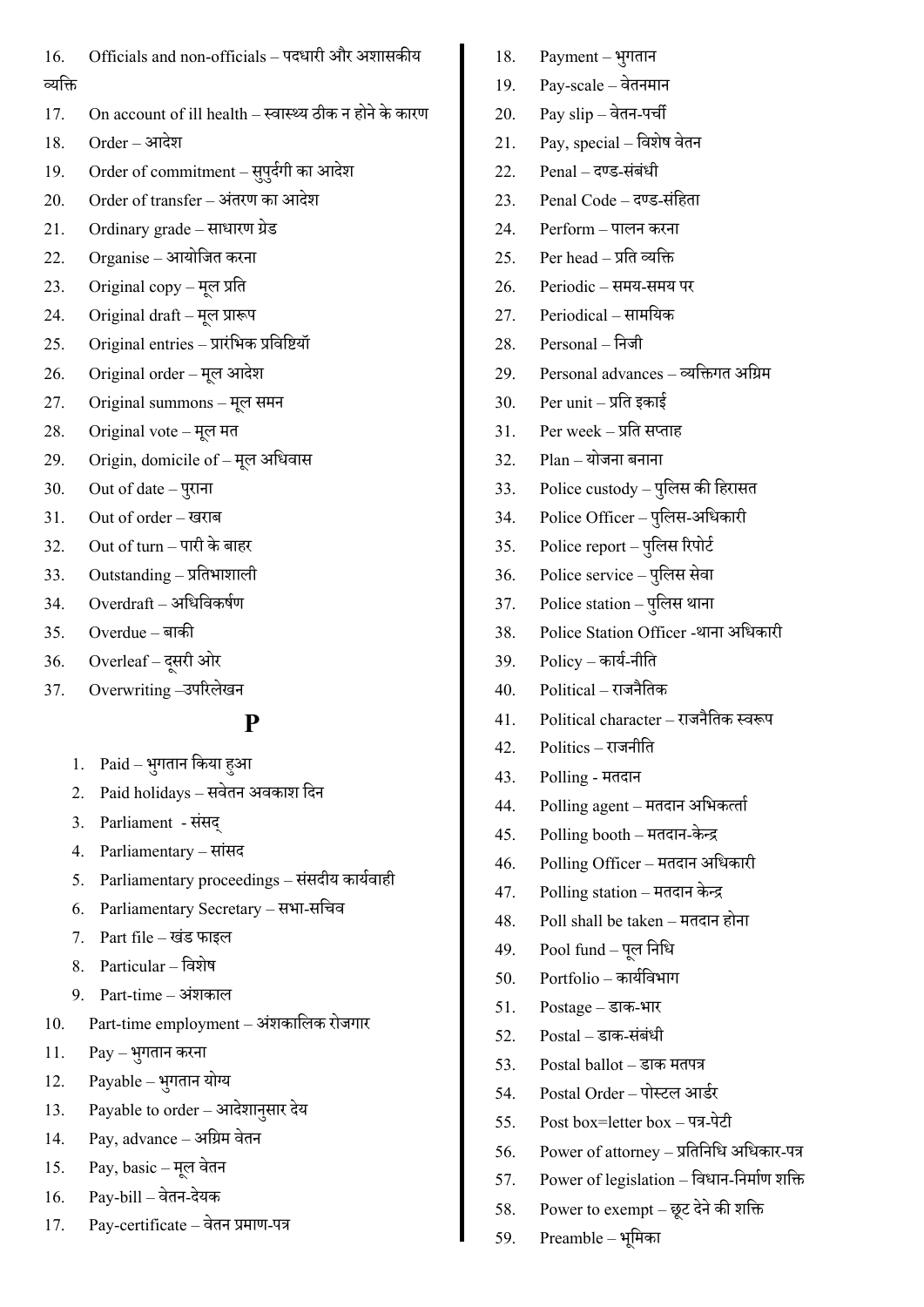- 60. Pre-audit पवूि-लेखापरीक्षा
- $61.$  Preliminary प्रारम्भिक
- $62.$  Preliminary inquiry प्रारंभिक जांच
- 63. Prepayment पूर्व-अदायगी
- 64. Presentation प्रस्तुति
- 65. President (of Indian Republic) राष्ट्रपति
- $66.$  Press-note समाचार विज्ञप्ति
- 67. Previous approval पूर्व अनुमोदन
- 68. Price कीमत
- 69. Probation पररवीक्षा
- 70. Probation Officer पररवीक्षा अधिकारी
- 71. Probationary पररवीक्षािी
- $72.$  Probationer परिवीक्षाधीन व्यक्ति
- 73. Probation period पररवीक्षा अवधि
- $74.$  Pro bono publico लोक कल्याणार्थ
- 75. Proceedings कायिवाही
- $76.$  Proceed to inquire, shall जांच के लिए अग्रसर होगा
- 77. Process प्रधक्रया
- $78.$  Procure प्राप्त करना
- 79. Procurement प्राधि
- 80. Professional tax वृत्ति-कर
- $81.$  Profit लाभ
- 82. Prohibited निषिद्ध
- 83. Proof सबतू
- 84. Propriety औचित्य
- 85. Prosecute अधभयोधित करना
- 86. Prosecution अधभयोिन
- 87. Prosecution witness अधभयोिन साक्षी
- 88. Prospects संभाव्यता
- 89. Protocol Officer नयाचार अधिकारी
- 90. Prove साधबत करना
- 91. Province प्रिेश
- 92. P.S. –पनुश्च
- 93. Publication प्रकाशन
- 94. Public policy लोक-नीधत
- 95. Public property सावििधनक संपधि
- 96. Public Relations Officer जनसम्पर्क अधिकारी
- 97. Public security लोक सरुक्षा
- 98. Put up पेश करना

### **Q**

- 1. Oualified अर्हता-प्राप्त
- 2. Ouasi-judicial अर्ध-न्यायिक
- 3. Questionnaire प्रश्नावली
- 4. Question of policy नीति का प्रश्न

## **R**

- 1. Rate book रेट पुस्तक
- 2. Reappointment पुनर्नियुक्ति
- 3. Re-appropriation पुनर्विनियोजन
- 4. Reasonable ground यथोचित आधार
- 5. Receipt रसीि
- $6.$  Receipt and expenditure आय और व्यय
- 7. Receipt book रसीद बुक
- 8. Receipt of money धन प्राप्त करना
- $9.$  Reciprocate आदान-प्रदान करना
- 10. Reconciliation समाधान
- 11. Reconsideration पुनर्विचार
- 12. Reconstitute पनुगिधठत करना
- 13. Recovery वसूली
- 14. Recovery of dues देय की वसूली
- 15. Rectification सुधार
- 16. Recurring आवती
- 17. Recurring expenditure आवर्ती व्यय
- 18. Refresher training पनुश्चयाि प्रधशक्षण
- 19. Refund वापस करना
- $20.$  Refund of revenue राजस्व का प्रतिदाय
- 21. Regular धनयत
- 22. Regulating Act धवधनयमन अधिधनयम
- 23. Rehabilitation पनुवािस
- 24. Release ररहा करना
- $25.$  Relevant papers सम्बद्ध कागज-पत्र
- 26. Relief सहायता
- 27. Relieve सहायता करना
- 28. Relieved Officer भारमुक्त अधिकारी
- 29. Relieving Officer भारमोचक अधिकारी
- $30.$  Remote दूरस्थ
- 31. Remuneration मेहनताना
- 32. Renewal नवीकरण
- $33.$  Rent free नि:शुल्क
- 34. Reputed ख्यात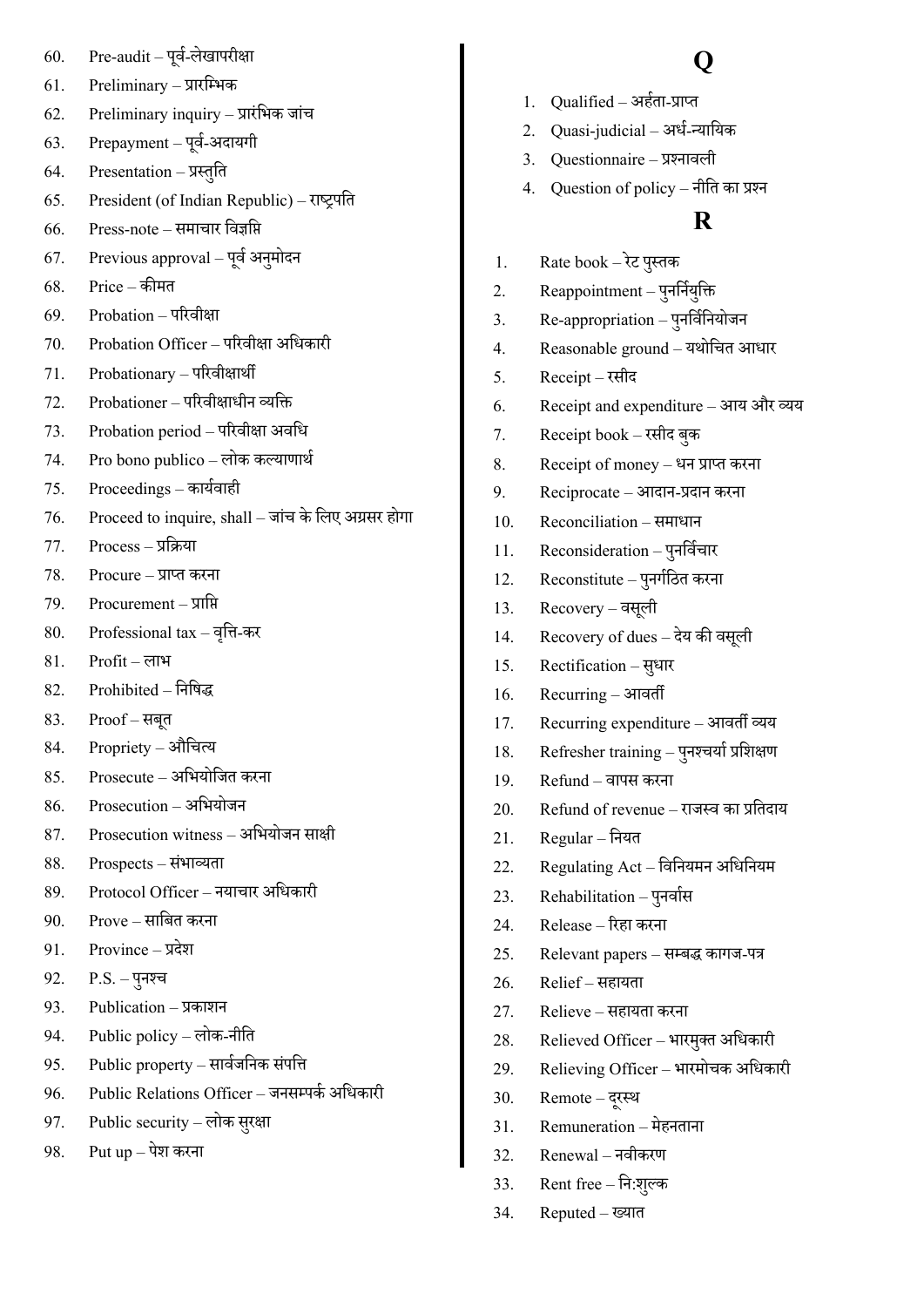- 35. Research Officer अनसुंिान अधिकारी
- 36. Retire सेवा-धनवर्तृत होना
- 37. Retirement निवृत्ति
- 38. Return of income आय की धववरणी
- 39. Right of disposal व्ययन का अधिकार
- $40.$  Right to vote मत देने का अधिकार
- 41. Rule शासन करना
- 42. Rule of general application सब पर लागूहोनेवाला धनयम
- 43. Rules of business कायि धनयम
- 44. Rural Development Officer ग्राम-धवकास अधिकारी

# **S**

- 1. Salary वेतन
- $2.$  Sanction मंजूरी देना
- 3. Sanctioning authority मंजूरी प्राधिकारी
- 4. Sanctioning order मंजूरी आदेश
- 5. Saving बचत
- 6. Scheduled अनसुधूचत
- 7. Scheduled area अनसुधूचत क्षत्रे
- 8. Scheduled caste अनुसूचित जाति
- 9. Secretariate सधचवालय
- 10. Secretary सचिव
- 11. Secretary, Additional अपर सधचव
- 12. Secretary, Deputy उप सधचव
- 13. Secretary, Gerenal महासधचव
- 14. Secretary, Joint संयुक्त सचिव
- 15. Secretary, of State for India भारत-मंत्री
- 16. Secretary, Principal प्रिान सधचव
- 17. Secretary, Private धनिी सधचव
- 18. Secretary, Special विशेष सचिव
- 19. Secretary, Under अवर सधचव
- $20.$  Security जमानत
- 21. Security Officer सरुक्षा अधिकारी
- 22. Self-assessment स्वत: निर्धारण
- 23. Self-explanatory स्वयंस्पष्ट
- 24. Senior grade वरिष्ठ श्रेणी
- 25. Seniority वरिष्ठता
- 26. Seniority-cum-fitness –ज्येष्ठता-सह-उपयुक्तता
- 27. Seniority-cum-merit ज्येष्ठता-सह-योग्यता
- 28. Seniority list वरिष्ठता सूची
- 29. Seniority of service सेवा में ज्येष्ठता
- $30.$  Seniority shall not be disturbed ज्येष्ठता में परिवर्तन नहीं किया जायेगा
- $31.$  Seniority tempered by merit वरिष्ठता प्रधान-योग्यता गौण
- 32. Servant कमिचारी
- 33. Servant of the Government सरकार का सेवक
- 34. Serve सेवा करना
- 35. Service नौकरी
- 36. Service book सेवा-पुस्तक
- 37. Service condition सेवा की शते
- 38. Settlement बंदोबस्त
- 39. Settlement of claims दावों को तय करना
- 40. Settlement of disputes धववािों का धनपटारा
- 41. Settlement Officer बंदोबस्त अधिकारी
- 42. Several liabilities पृथक्-पृथक् दायित्व
- 43. Severe कडा
- $44.$  Shall be omitted छोड़ दिया जाएगा
- $45.$  Shift, night रात्रि पारी
- 46. Sort छॉटना
- 47. Statement धववरण
- 48. State public Service Commission राज्य लोक सेवा आयोग
- 49. Statistical Officer सांधख्यकीय अधिकारी
- $50.$  Subjected to अधीन किया हुआ
- $51.$  Sub-Judice न्यायाधीन
- $52.$  Successor उत्तराधिकारी
- $53.$  Successor in office पद उत्तरवर्ती
- 54. Suit, appeal or other proceedings वाद, अपील या अन्य कायिवाधहयां
- 55. Suite (of rooms) कोष्ठावली
- $56.$  Suit for damages नुकसानी का वाद
- 57. Superintendent अधीक्षक
- $58.$  Supremacy of law विधि की सर्वोच्चता
- 59. Supreme सर्वोच्च
- $60.$  Supreme Court उच्चतम न्यायालय
- $61.$  System of law विधि पद्धति

# **T**

- 1. Tax कर
- 2. Taxation कराधान
- 3. Technical तकनीकी